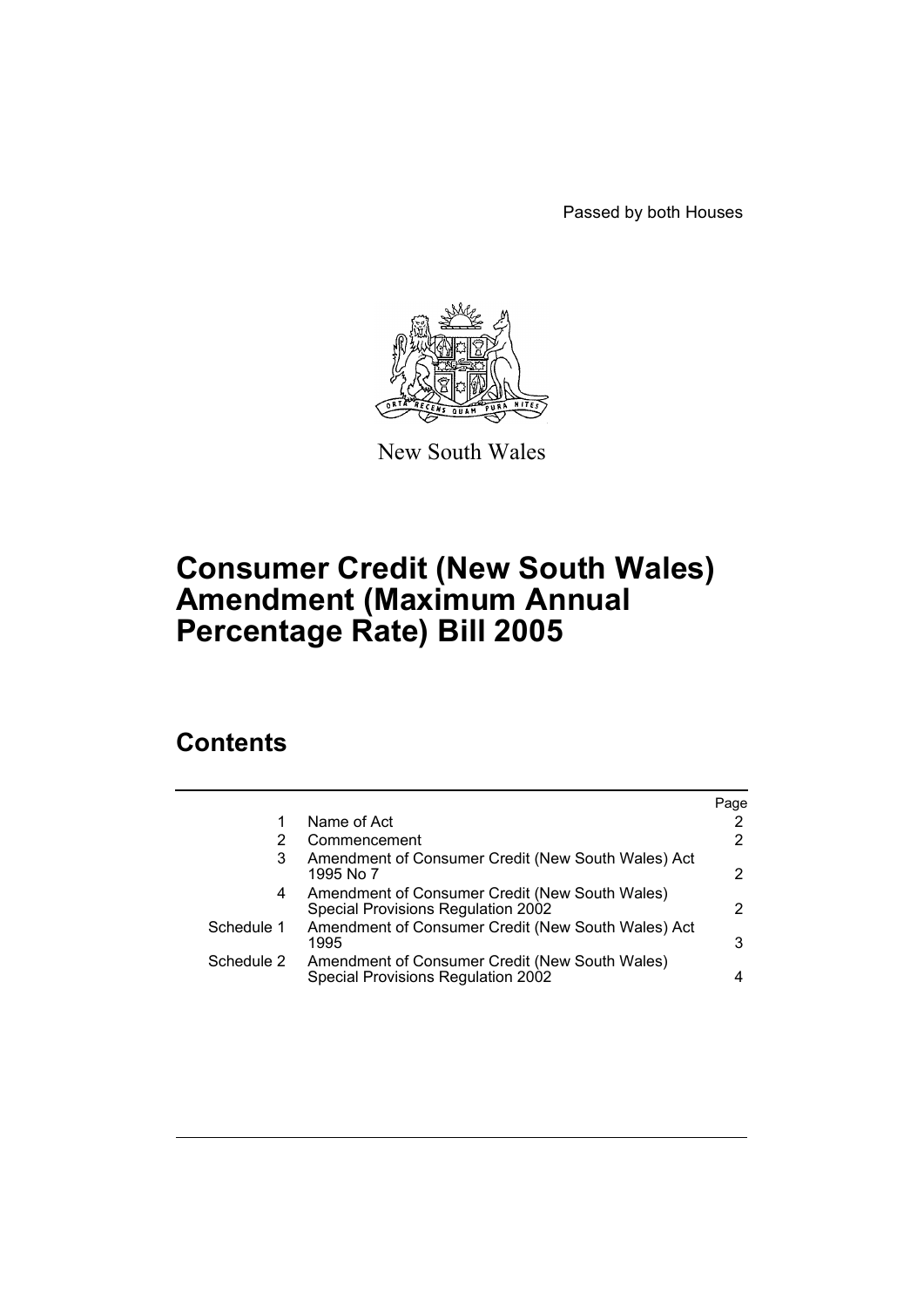*I certify that this PUBLIC BILL, which originated in the LEGISLATIVE ASSEMBLY, has finally passed the LEGISLATIVE COUNCIL and the LEGISLATIVE ASSEMBLY of NEW SOUTH WALES.*

> *Clerk of the Legislative Assembly. Legislative Assembly, Sydney, , 2005*



New South Wales

# **Consumer Credit (New South Wales) Amendment (Maximum Annual Percentage Rate) Bill 2005**

Act No , 2005

An Act to amend the *Consumer Credit (New South Wales) Act 1995* and the *Consumer Credit (New South Wales) Special Provisions Regulation 2002* with respect to the inclusion of fees and charges in the calculation of maximum annual percentage rates for credit contracts; and for other purposes.

*I have examined this Bill, and find it to correspond in all respects with the Bill as finally passed by both Houses.*

*Chairman of Committees of the Legislative Assembly.*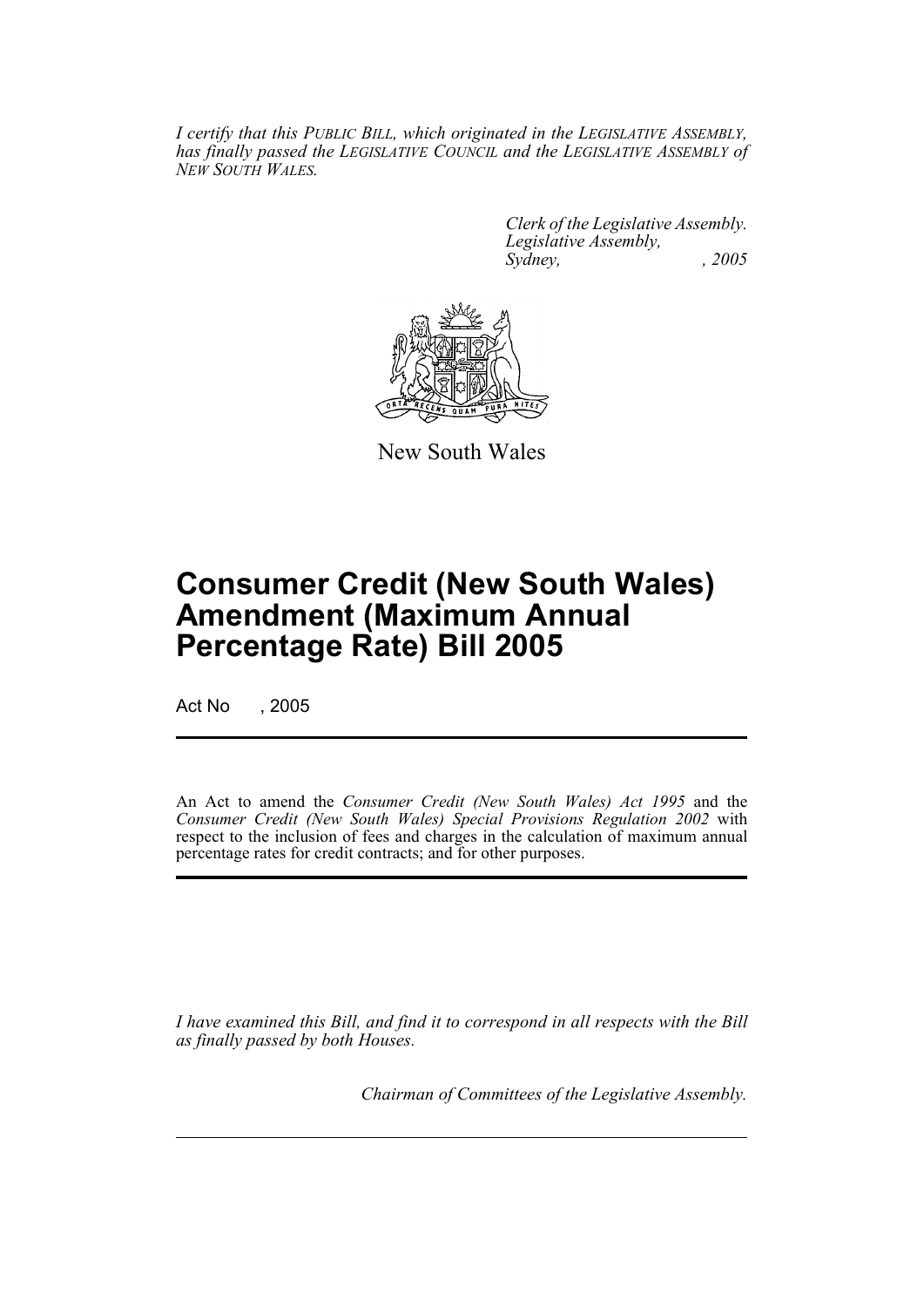## **The Legislature of New South Wales enacts:**

# **1 Name of Act**

This Act is the *Consumer Credit (New South Wales) Amendment (Maximum Annual Percentage Rate) Act 2005*.

# **2 Commencement**

This Act commences on a day or days to be appointed by proclamation.

## **3 Amendment of Consumer Credit (New South Wales) Act 1995 No 7**

The *Consumer Credit (New South Wales) Act 1995* is amended as set out in Schedule 1.

## **4 Amendment of Consumer Credit (New South Wales) Special Provisions Regulation 2002**

The *Consumer Credit (New South Wales) Special Provisions Regulation 2002* is amended as set out in Schedule 2.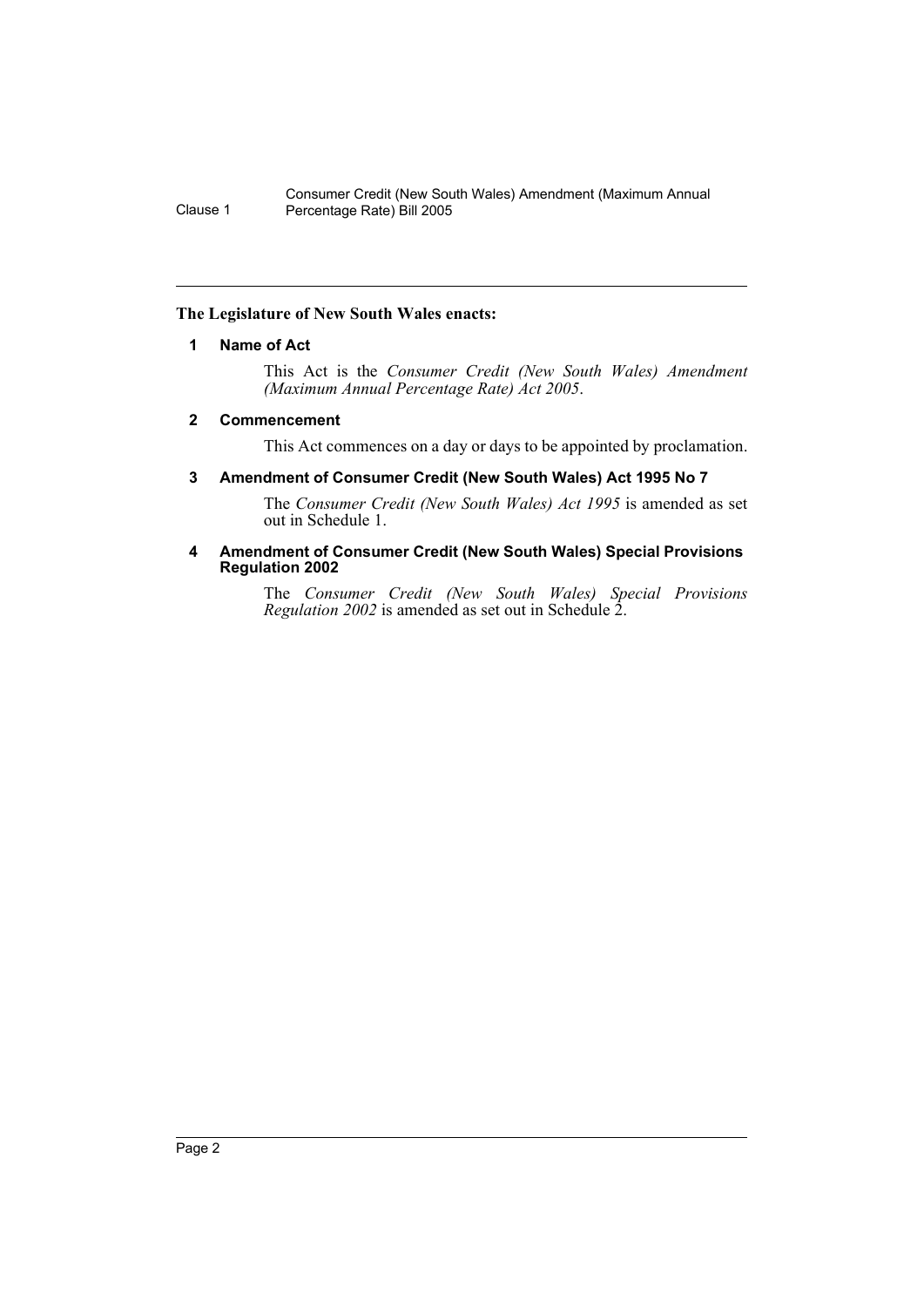Amendment of Consumer Credit (New South Wales) Act 1995 Schedule 1

# **Schedule 1 Amendment of Consumer Credit (New South Wales) Act 1995**

(Section 3)

# **[1] Section 10B Disclosure of cost of credit as annual percentage rate** Omit section 10B (1).

#### **[2] Section 11**

Omit the section. Insert instead:

#### **11 Maximum annual percentage rate**

- (1) The regulations may prescribe a maximum annual percentage rate for a credit contract or class of credit contracts to which the *Consumer Credit (New South Wales) Code* applies.
- (2) The regulations may require interest charges and all credit fees and charges under a credit contract or class of credit contracts to be included for the purpose of calculating the maximum annual percentage rate under the credit contract for the purposes of subsection  $(1)$ .
- (3) Division 2 of Part 2 of the *Consumer Credit (New South Wales) Code* applies in relation to such a maximum annual percentage rate as if that rate had been prescribed by that Code.

**Note.** The effect of subsection (3) is that a contract is void to the extent it imposes a monetary liability prohibited under subsection (1) and that any amount paid under the contract may be recovered. In addition the credit provider is guilty of an offence for entering into such a contract.

(4) Nothing in this section affects the powers of the Court under Division 3 of Part 4 of the *Consumer Credit (New South Wales) Code* in relation to a contract that is not, by reason of this section, void.

**Note.** Division 3 of Part 4 of the Code allows (among other things) the Court to re-open unjust transactions.

#### **[3] Section 14 Special savings and transitional regulations for New South Wales**

Insert ", the *Consumer Credit (New South Wales) Amendment (Maximum Annual Percentage Rate) Act 2005*" after "the *Consumer Credit (New South Wales) Amendment (Pay Day Lenders) Act 2001*" in section 14 (1).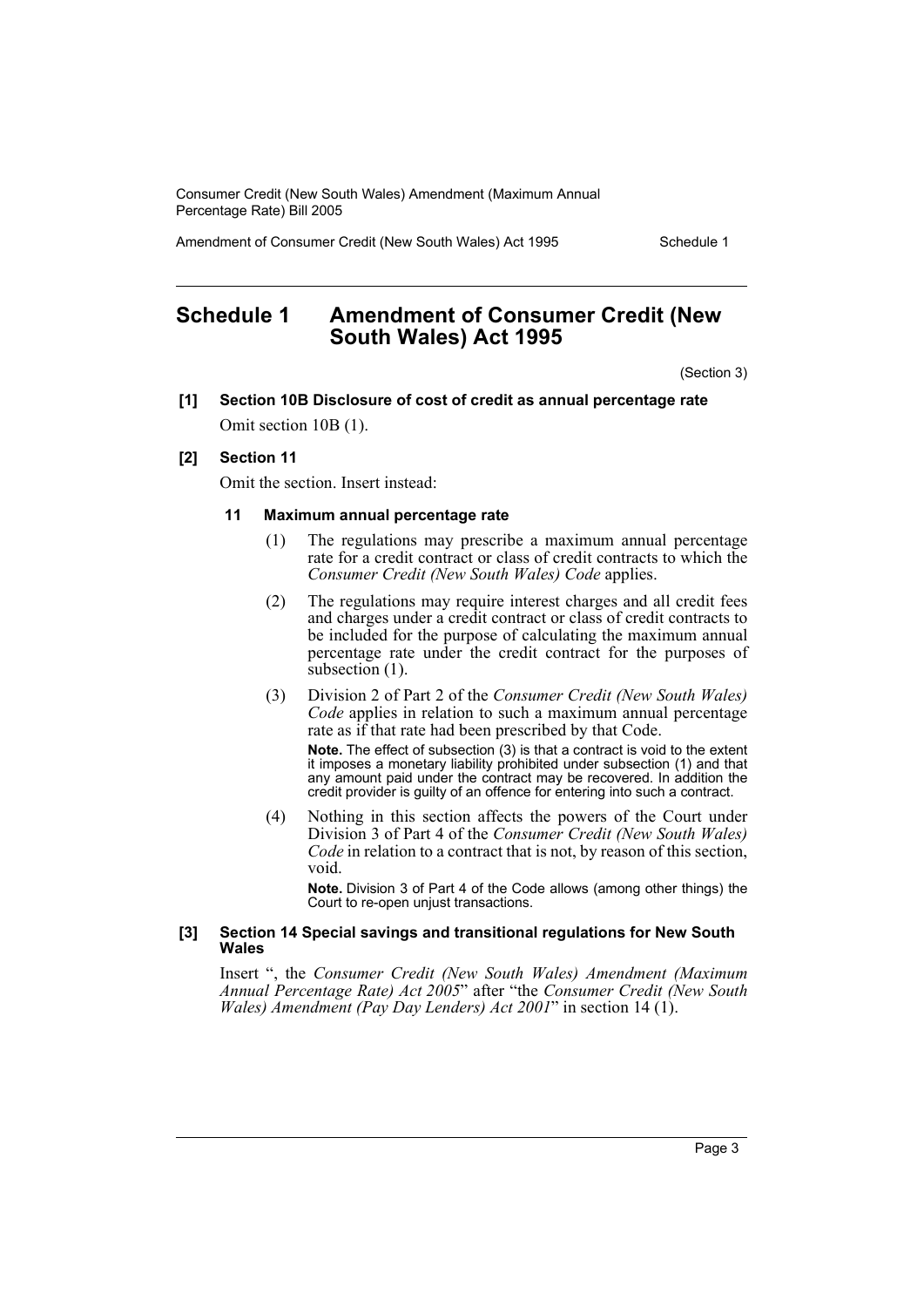Schedule 2 Amendment of Consumer Credit (New South Wales) Special Provisions Regulation 2002

# **Schedule 2 Amendment of Consumer Credit (New South Wales) Special Provisions Regulation 2002**

(Section 4)

### **[1] Clause 7 Maximum annual percentage rate**

Insert at the end of the clause (before the note):

- For the purposes of section 11 (2) of the Act, interest charges and all credit fees and charges under a credit contract are to be included for the purpose of calculating the maximum annual percentage rate under any credit contract to which the *Consumer Credit (New South Wales) Code* applies.
- (3) The maximum annual percentage rate is to be calculated in accordance with clause 8.
- (4) Despite subclause (2), any credit fees or charges arising from the establishment or maintenance of a temporary credit facility are not required to be included for the purposes of calculating the maximum annual percentage rate if:
	- (a) the credit provider is an authorised deposit-taking institution, and
	- (b) the debtor has or had an existing credit contract or debit account with the authorised deposit-taking institution at the time the temporary credit facility is or was established, and
	- (c) the temporary credit facility is related to the existing credit contract or debit account.
- (5) In this clause, a *temporary credit facility* includes, but is not limited to, an overdraft facility and a short term extension of the total amount of credit available under an existing credit contract.

## **[2] Clause 8 Maximum annual percentage rate for certain credit contracts**

Omit clause 8 (1) and (8).

#### **[3] Clause 8 (2)**

Omit the subclause. Insert instead:

(2) For the purposes of calculating the maximum annual percentage rate under a credit contract, the rate must be calculated as a nominal rate per annum, together with the compounding frequency, in accordance with this clause.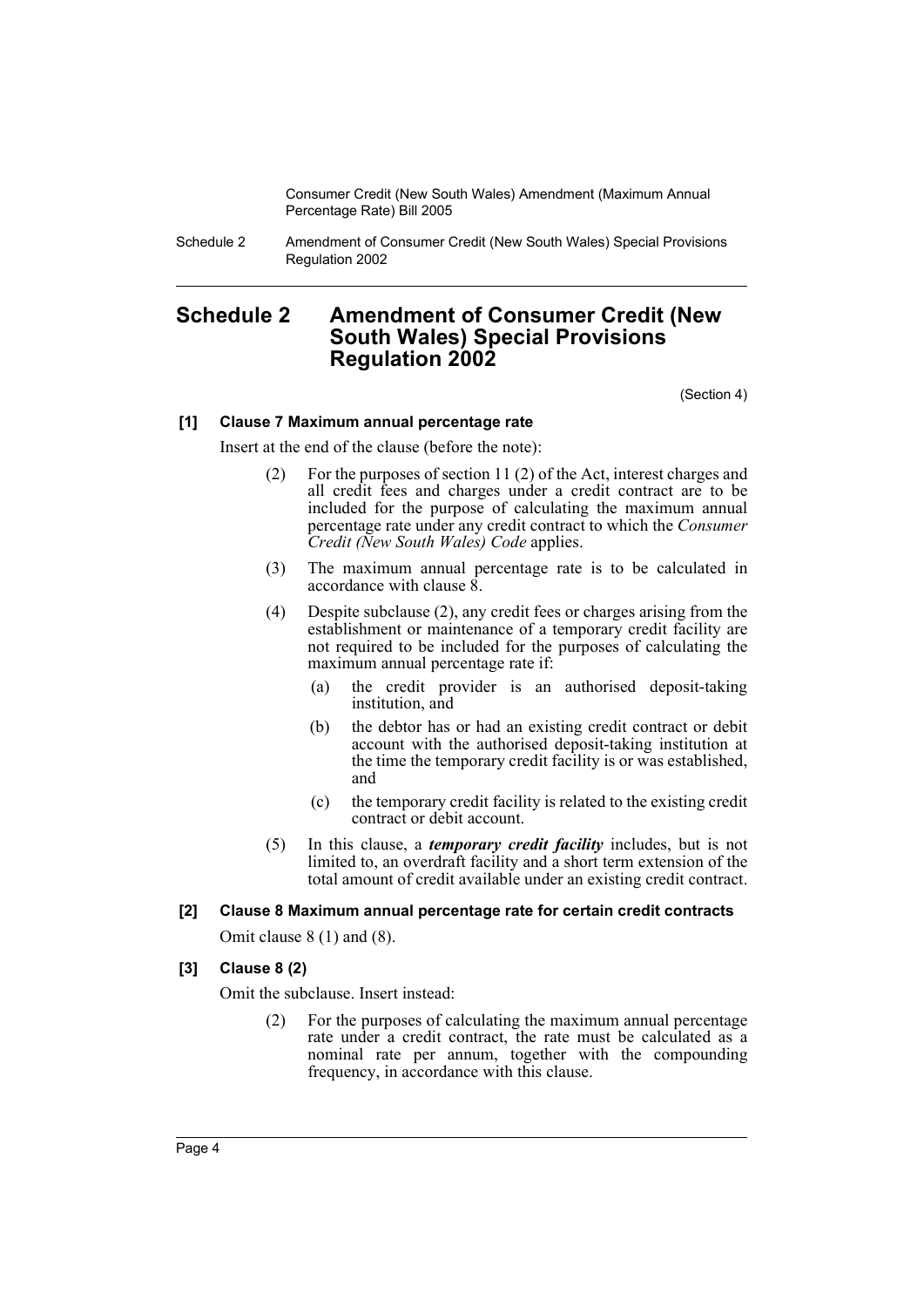Amendment of Consumer Credit (New South Wales) Special Provisions Regulation 2002 Schedule 2

## **[4] Clause 8 (5)**

Insert "precise" before "calculation".

**[5] Clause 8 (6A)**

Insert after clause 8 (6):

- (6A) If the credit contract is a continuing credit contract (within the meaning of the *Consumer Credit (New South Wales) Code*), the following assumptions also apply to the calculation of the maximum annual percentage rate:
	- (a) that the debtor has drawn down the maximum amount of credit that the credit provider has agreed to provide under the contract,
	- (b) that the debtor will pay the minimum repayments specified in the contract,
	- (c) if credit is provided in respect of payment by the credit provider to a third person in relation to goods or services or cash supplied by that third person to the debtor from time to time—that the debtor will not be supplied with any further goods or services or cash,
	- (d) if credit is provided in respect of cash supplied by the credit provider to the debtor from time to time—that the debtor will not be supplied with any further cash.

#### **[6] Clause 9 Short term credit**

Omit the clause.

# **[7] Clause 10 Disclosure of cost of credit as annual percentage rate** Omit the clause.

**[8] Part 4, heading**

Omit the heading. Insert instead:

# **Part 4 Transitional provisions**